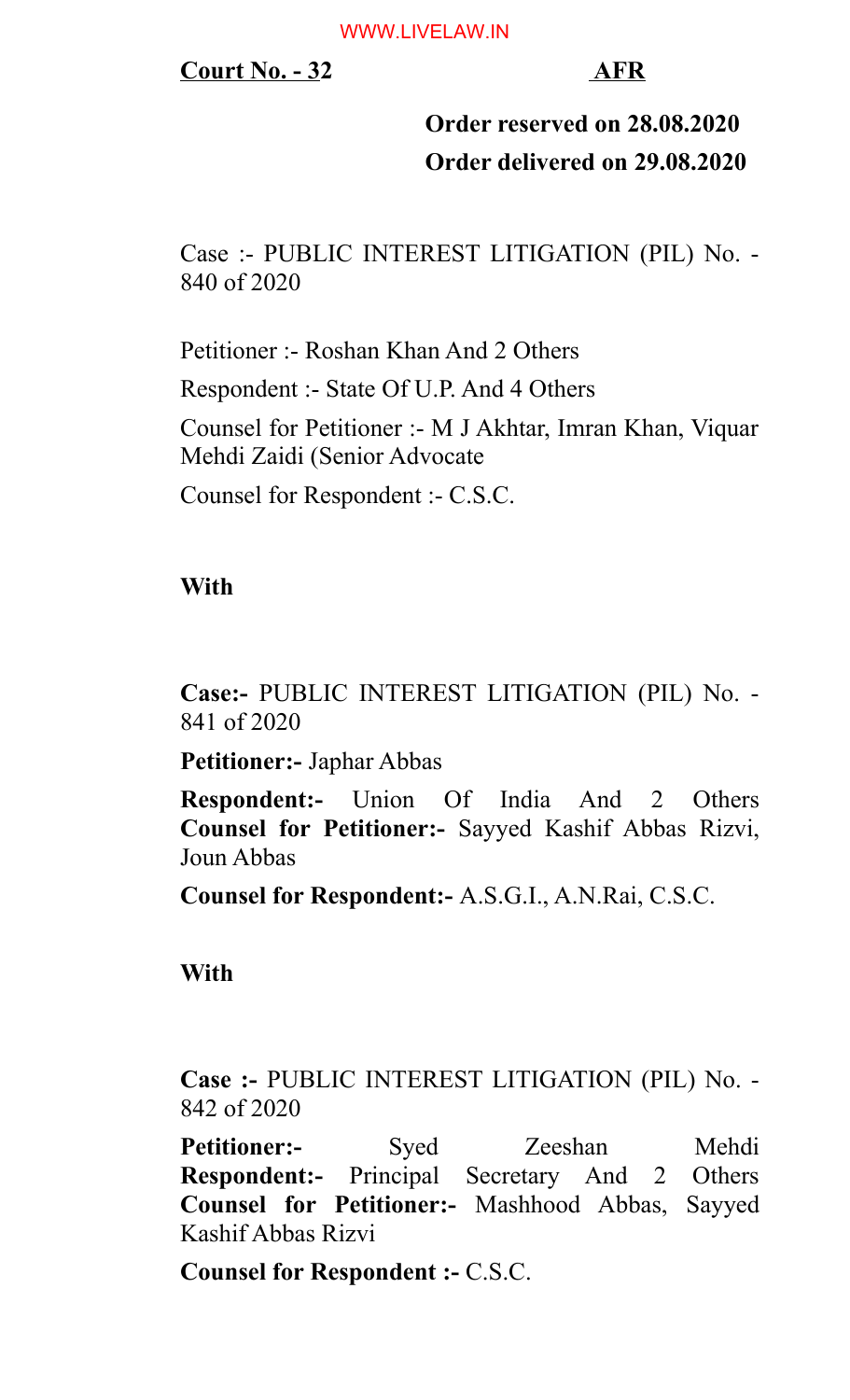## **With**

**Case:-** PUBLIC INTEREST LITIGATION (PIL) No. - 848 of 2020

**Petitioner:-** Syed Shabbir Shaukat Abdi Alias Shaukat Bharti And 3 Others

**Respondent:-** State Of U.P. And 3 Others **Counsel for Petitioner:-** Charlie Prakash, Kamal Krishna Roy

**Counsel for Respondent:-** C.S.C.

**Hon'ble Shashi Kant Gupta,J.**

**Hon'ble Shamim Ahmed,J.**

## **(Delivered by Hon'ble Shashi Kant Gupta, J.)**

1. Since the controversy raised in all the aforesaid Writ Petitions is identical, they are being decided by a common order, treating Public Interest Litigation (PIL) No. 840 of 2020 (Roshan Khan and Others Versus State of U.P. and others) as the leading case.

2. In sum and substance, the Petitioners seek to challenge the Government Orders dated 10.08.2020 and 23.08.2020 passed by the State Government, in so far as they prohibit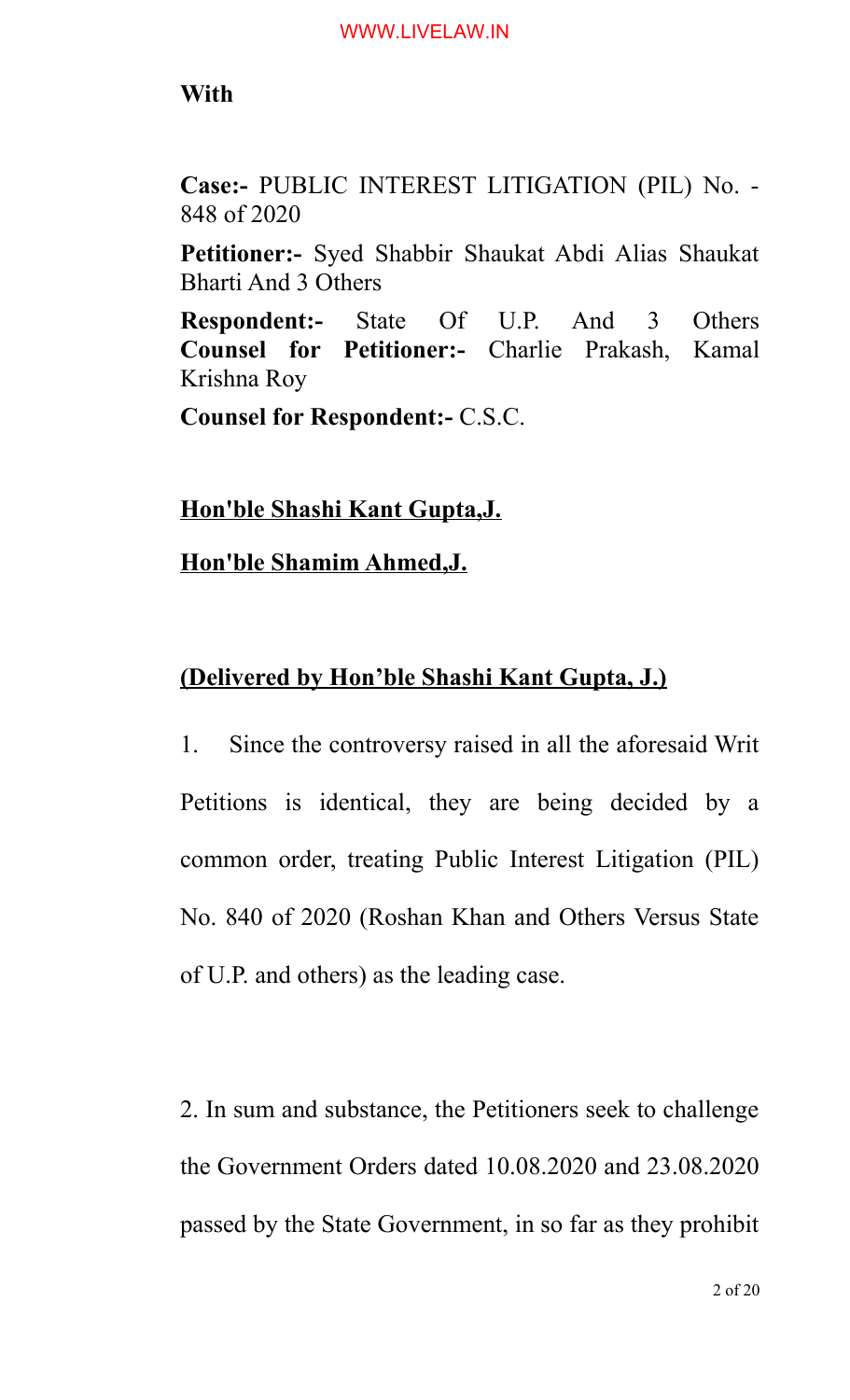the petitioners and members of their community, from taking out the Moharram Processions, and further seek the issuance of a direction to the Respondent Authorities to permit them to perform religious mourning rituals/practice connected with Moharram, during the period of ten days i.e. up to 30.08.2020, amid the pandemic restrictions in the State of Uttar Pradesh.

3. The main thrust of the argument of the learned counsel for the petitioners is that Government Orders issued by State of Uttar Pradesh dated 10.08.2020 and 23.08.2020 are discriminatory in nature, insofar as they provide for a complete ban in taking out the Moharram processions. It has been further submitted that such guidelines are discriminatory, targeting only one community in particular. In support of his contention, he has referred to the Guidelines dated 29.07.2020, issued by the Government of India, Ministry of Home Affairs as well as Government Orders issued by the State Government dated 10.08.2020 as well as 23.08.2020. Relevant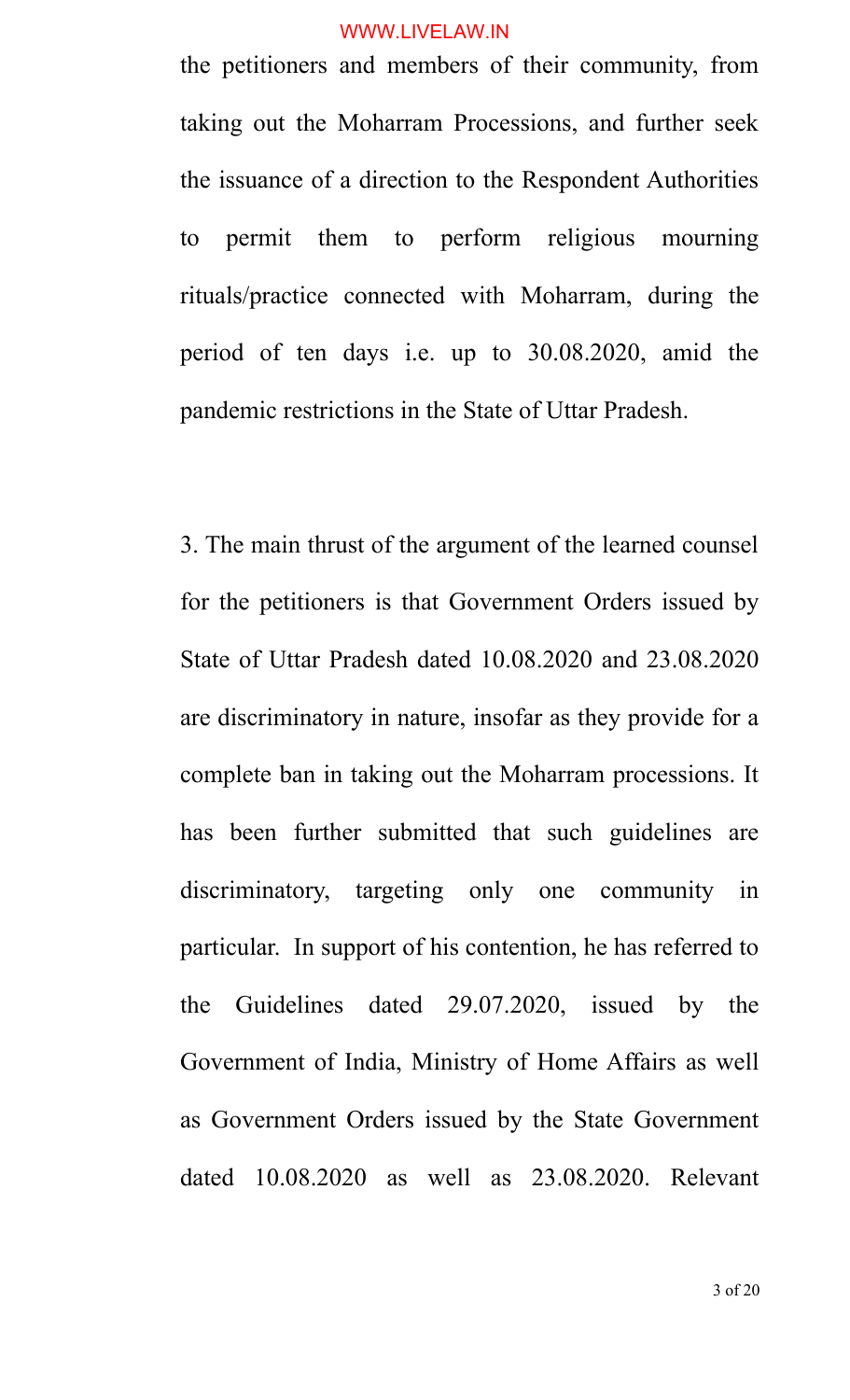portions of Government Orders dated 10.08.2020 and 23.08.2020 are quoted herein below:

#### *Guidelines For Phased Re-opening (Unlock 3)*

*[As per Ministry of Home Affairs (MHA) Order No. 40-3/2020- DM-1(A) dated 29th July 2020]*

*1. Activities Permitted during Unlock 3 period outside the Containment Zones.* 

*In Areas outside the Containment Zones, All activities will be permitted, except the following:*

*i. … …*

*... ... ...*

*v. Social/political/sports/entertainment/ academic cultural/religious functions and other large congregations. … …*

*5. States/UTs based on their assessment of the situations may prohibit certain activities outside the containment zones or impose such restrictions as deemed necessary. … …*

## **Government Order dated 10.08.2020**

सेवा मे**,**

*...*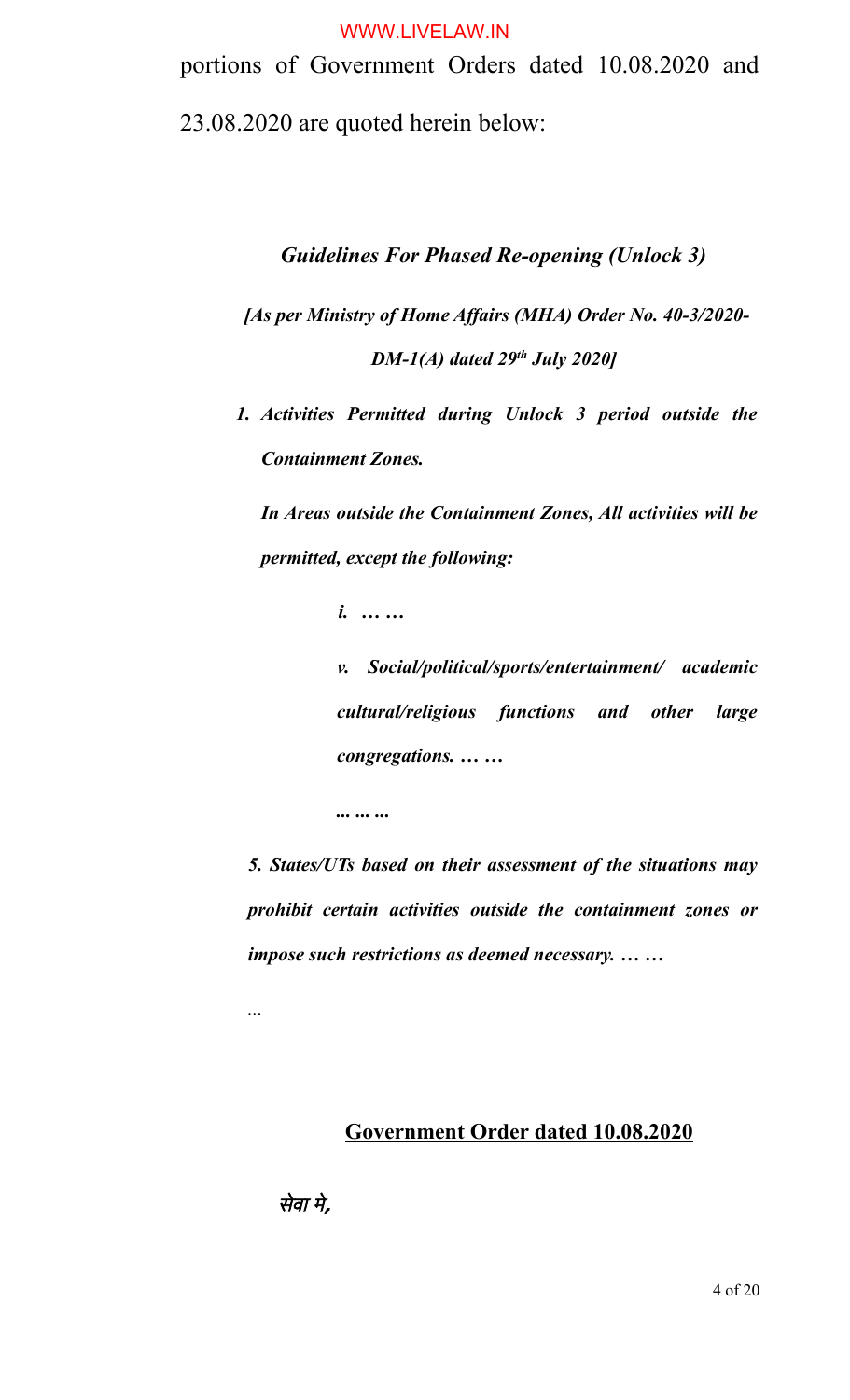समस्त जिलाधिकारी वरिष्ठ पुलिस अधीक्षक/पुलिस अधीक्षक**,** उ०प्र०। प्रधितलिलपिप समस्त ोनल अपर पुलिलस महापिनदेशक**,** उ०प्र०।

अपर पुलिलस महापिनदेशक**(**ए०टी०एस०**)** उ०प्र०।

समस्त मण्डलायुक्त/पुलिस महानिरीक्षक/पुलिस उप महापिनरीक्षक**(**परिरक्षेत्र**)** 

उ०प्र०। अपर पुलिस महानिदेशक **,** 

कानून एवं व्यवस्था**/**अभि.सूचना**/**सुरक्षा**/**रेलवे**,** उ०प्र०।

पुलिलस कपिमश्नर**,** लखनऊ**/**गौतमबुद्ध नगर।

समस्त डी०आर०एम०**,** रेलवे**,** उ०प्र०।

प्रबन् पिनदेशक**,** उ०प्र० राज्य सड़क परिरवहन पिनगम**,** लखनऊ।

पुलिलस महापिनदेशक**,** उत्तर प्रदेश**,** लखनऊ। सूचनाथ<ः अपर मुख्य सधिचव **,** मा० मुख्यमंत्री ी**,** उ०प्र०शासन। स्टाफ ऑपिफसर**,** मुख्य सधिचव**,** उ०प्र० शासन।

प्रेषकः**-** गृह पिव.ाग**,** उत्तर प्रदेश**,** लखनऊ।

संख्याः**- 687K/VI-K/VI-**सापिनप्रा**-20-7K/VI-(3)/2005** लखनऊः पिदनांक **<sup>10</sup>** अगस्त**, 2020**

माह अगस्त**, <sup>2020</sup>** में पड़ने वाले त्योहार यथा न्माष्टमी**,** गणेश चतुर्थी एवं मोहर्म जो कि विभिन्न तिथियों में आयोजित होंगे **,** को गृह मंत्रालय**,** .ारत सरकार की कोपिवड**-19** की गाईडलाइन्स का पालन करते हुए सादगी से मनाया जाए। इन त्योहारों पर कोई भी जुलूस**,** झाँकी न निकाली जाए एवं किसी भी दशा में भीड़ एकत्रित न हो पाए।

वर्तमान परिस्थितियों में सुरक्षा स्थिति के दृष्टिगत सम्भावित खतरों से सतर्क रहने की आवश्यकता है। सभी धार्मिक स्थलों विशेषकर मथुरा स्थित श्रीकृष्ण जन्मभूमि**,** श्री रामजन्म भूमि**,** अयोध्या पर असामाजिक तत्वों/आतंकवादियों एवं समाज में अस्थिरता फैलाने वाले व्यक्तियों पर सतर्क दृपिष्ट रखने की आवश्यकता है।

इस अवधि मे असामाजिक तत्वों द्वारा कानून-व्यवस्था को भंग करने का प्रयास पिकया ा सकता है एव आतंकवादी नागरिरकों को नुकसान पहुंचा सकते है। अतः उक्त मौकों पर सतर्क रहने की आवश्यकता है।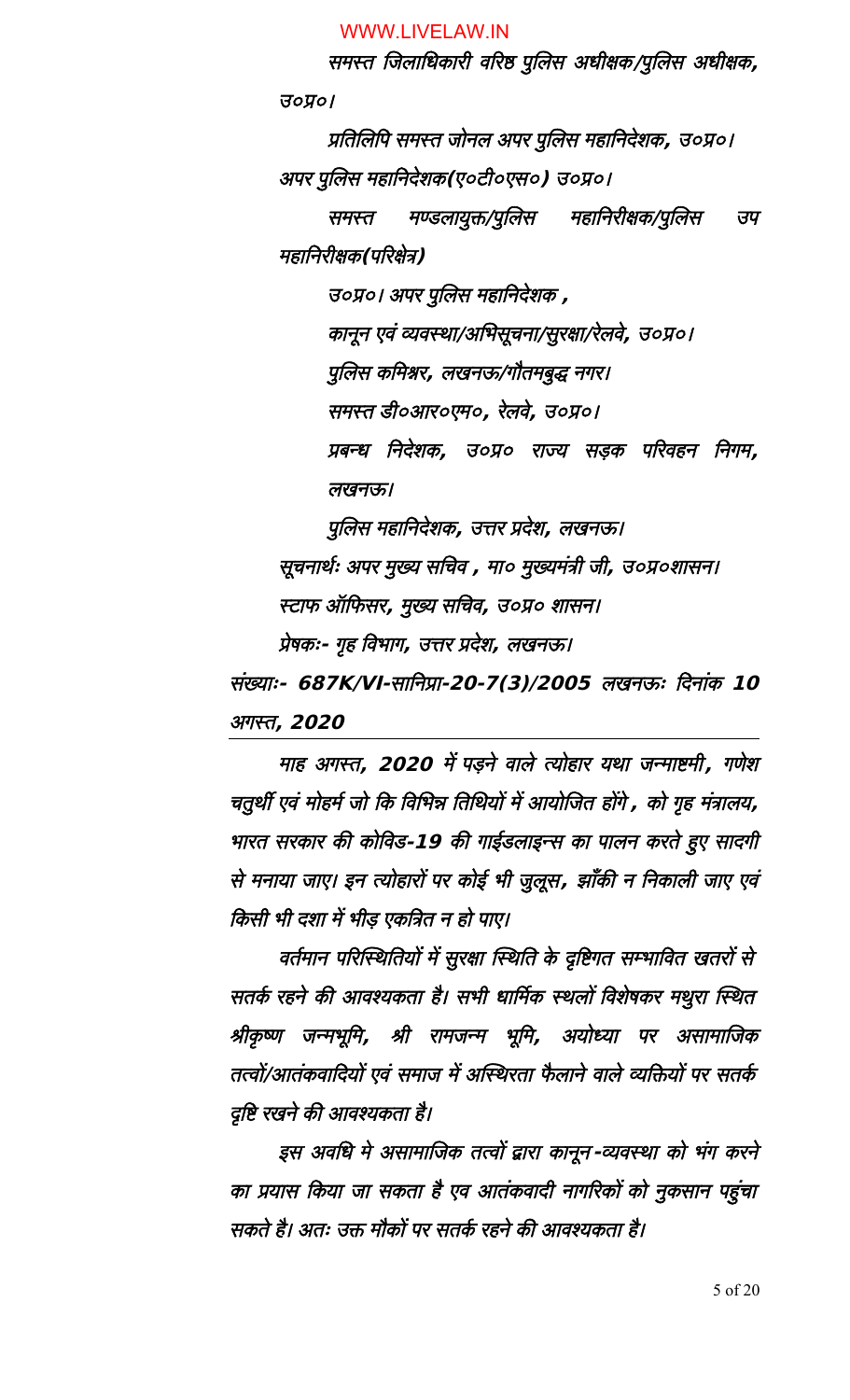वर्णित परिस्थितियों में सावधानी हेतु निम्न निर्देश दिये जा रहे हैः-

**1.** राज्य सरकार द्वारा समय**-**समय पर कोपिवड**-19** महामारी के रोकथाम हेतु निर्देश निर्गत किये गए है**,** जिसका कड़ाई से अनुपालन सुनिश्चित कराया जाए। **2.** कोपिवड **-19** में न्माष्टमी के मौके पर पिकसी को .ी ुलूस **/** झाँकी की <u>अनुमति नही दी जाए।</u>

<u>\_\_\_\_\_3. गणेश चतुर्थी के मौके पर कोई भी पूजा-पंडाल में कोई भी मूर्ति</u> <u>स्थापित न की जाए और न ही कोई शोभा-यात्रा की अनुमति दी जाए।</u> <u>सभी श्रृद्धालुओं को प्रेरित किया जाए कि उक्त त्योहार को अपने-अपने घरों पर</u> ही मनायें।

<u>4. इसी प्रकार मोहर्रम के अवसर पर किसी प्रकार के जुलूस/ताजिया की</u> <u>अनुमति न दी जाए एवं धर्म-गुरूओं से संवाद स्थापित कर कोविड-19 के</u> <u>दिशा-निर्देशो का अनुपालन करें।</u>

5. ऐसे समस्त कार्यक्रमों की पीस कमेटी की मीटिंग कराते हुए सभी सामाजिक एवं धर्म -गुरूओं से व्यवस्था बनाये रखने में सहयोग लिया जाए।

**6.** संवेदनशील/साम्प्रदायिक एवं कन्टेनमेन्ट जोन में पर्याप्त संख्या में पुलिस बल की तैनाती की जाए।

**7K/VI-.** पिकसी .ी 
ार्मिमक स्थल पर लोगों की .ीड़ एकत्र न होने पाए **,** यह सुनिश्चित किया जाए।

**8.** त्योहारों पर सार्वजनिक स्थल यथा बस स्टेशन, रेलवे स्टेशन और संवेदनशील स्थान**/**ार्मिमक स्थल पर यथावश्यक व्यवस्थायें**/**चेटिंकग कराई ाए।

**-----------------------------------------------------------------**

#### **-----**

### **Government Order dated 23.08.2020**

प्रबन्
 पिनदेशक**,** उ०प्र० राज्य सड़क परिरवहन पिनगम**,** लखनऊ। पुलिलस महापिनदेशक**,** उत्तर प्रदेश**,** लखनऊ। सूचनाथ< अपर मुख्य सधिचव**,** मा० मुख्यमंत्री**,** उत्तर प्रदेश शासन**,** लखनऊ। स्टाफ आपिफसर**,** मुख्य सधिचव**,** उत्तर प्रदेश शासन**,** लखनऊ। प्रेषकः गृह पिव.ाग उत्तर प्रदेश शासन **,** लखनऊ। संख्या**-7K/VI-7K/VI-7K/VI-** के**/**छः**-**सापिनप्र**-2020** लखनऊःपिदनांक**-23** अगस्त**, 2020**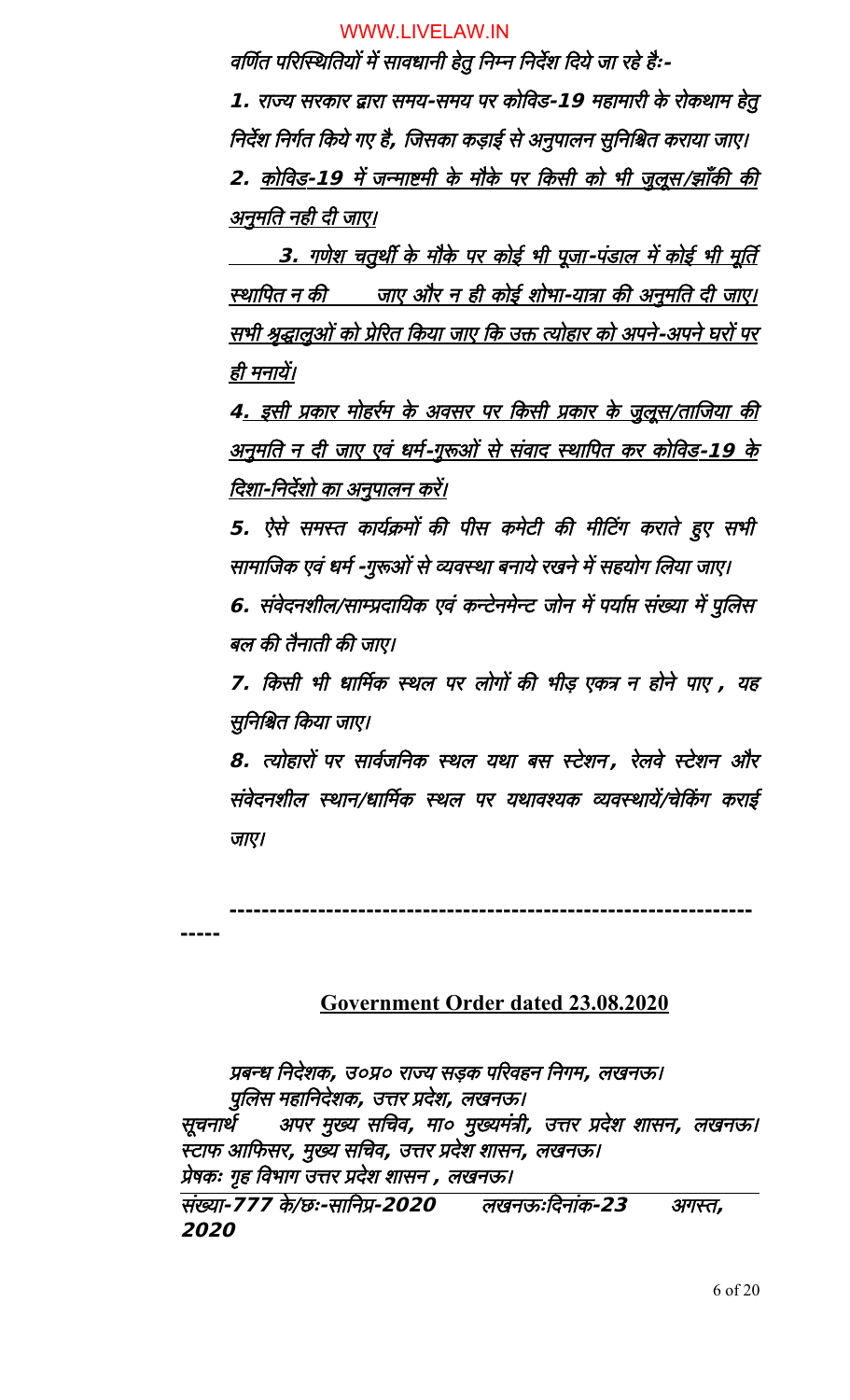कृपया माह अगस्त**, <sup>2020</sup>** मे पड़ने वाले त्यौहारो को गृह मंत्रालय**,** .ारत सरकार की कोपिवड़**-19** की गाइड लाइन्स का पालन करते हुये सादगी से मनाये ाने पिवषयक शासन के आदेश संख्या**-67K/VI-8** के**/**छः**-**सापिनप्र **20-7K/VI-(j)/2005, )/2005,** पिदनांक **10** अगस्त 2020 का संदर्भ ग्रहण करने का कष्ट करे जिसके द्वारा माह अगस्त मे पड़ने वाले त्यौहारो पर कोई भी जुलूस**,** झाँकी न निकलने एवं किसी भी दशा मे भीड़ एकत्रित न होने के संबंध मे विस्तृत दिशा निर्देश निर्गत किये गये है।

2 उक्त के क्रम मे वर्तमान परिस्थितियों के दृष्टिगत प्रदेश के सभी धार्मिक स्थलो विशेषकर श्री कृष्ण जन्म भूमि मथुरा, श्री राम जन्म भूमि तीर्थ क्षेत्र , अयोध्या, श्री काशी पिवश्वनाथ मस्थिन्दर मस्थिन्दर वाराणसी एवं ऐधितहाजिसक स्थल ता महल आगरा की सुरक्षा व्यवस्था तथा कोविड-19 महामारी के संबंध मे भारत सरकार नई दिल्ली एवं उत्तर प्रेदश, शासन द्वारा समय-समय पर निर्गत निर्देशो के आलोक मे असामाजिक तत्वो/आतंकवादी एवं समाज मे अस्थिरता फैलाने वाले व्यक्तियों पर सर्तक दृष्टि रखने की आवश्यकता है।

**<sup>3</sup>** उक्त के दृपिष्टगत आगामी अवधि
 मे असामाजि क तत्वो द्वारा कानून**-**व्यवस्था एवं सम्प्रदायिक सौहार्द को भंग करने का प्रयास किये जाने तथा आतंकवादियो द्वारा सामान्य नागरिरकों को नुकसान पहुचाने की सं.ावना तथा कोपिवड**-19** महामारी के प्रभाव को कम करने के लिये निम्नलिखित निर्देश दिये जा रहे हैः-

दिनांक -30 सितम्बर 2020 तक कोई भी सार्वजनिक समारोह, धार्मिक उत्सव एवं राजनैतिक आन्दोलन एवं सभाये आयोजित नही होंगी।

सार्वजनिक रूप से मूर्तियों **,** ताजिया एवं अलग स्थापित नही किये जायेंगे।

सभी प्रकार जुलूस एवं झाँकी प्रतिबन्धित होंगी**,** अर्थात जुलूस एवं झाँकी नही निकाले ा सकते है।

मूर्तियां, ताजिया एवं अलग की स्थापना अपने-अपने घरो मे किये जाने पर किसी प्रकार की रोक नही होगी।

कोपिवड**-19** महामारी के दृपिष्टगत उत्तर प्रदेश शासन द्वारा समय**-**समय पर पिनग<त पिदशा निर्देशो का कडाई से अनुपालन सुनिश्चित कराया जाये।

4. Learned counsels for the petitioners have further submitted that Hon'ble Apex Court had allowed the devotees access to the places of worship and permitted the Annual Chariot Procession at the Jagganath Temple, Puri besides recently permitting the offer of Paryushan prayers in three Jain Temples in Mumbai. It is further submitted that the prohibition is arbitrary especially when the proposed rituals can be regulated by prescribing

7 of 20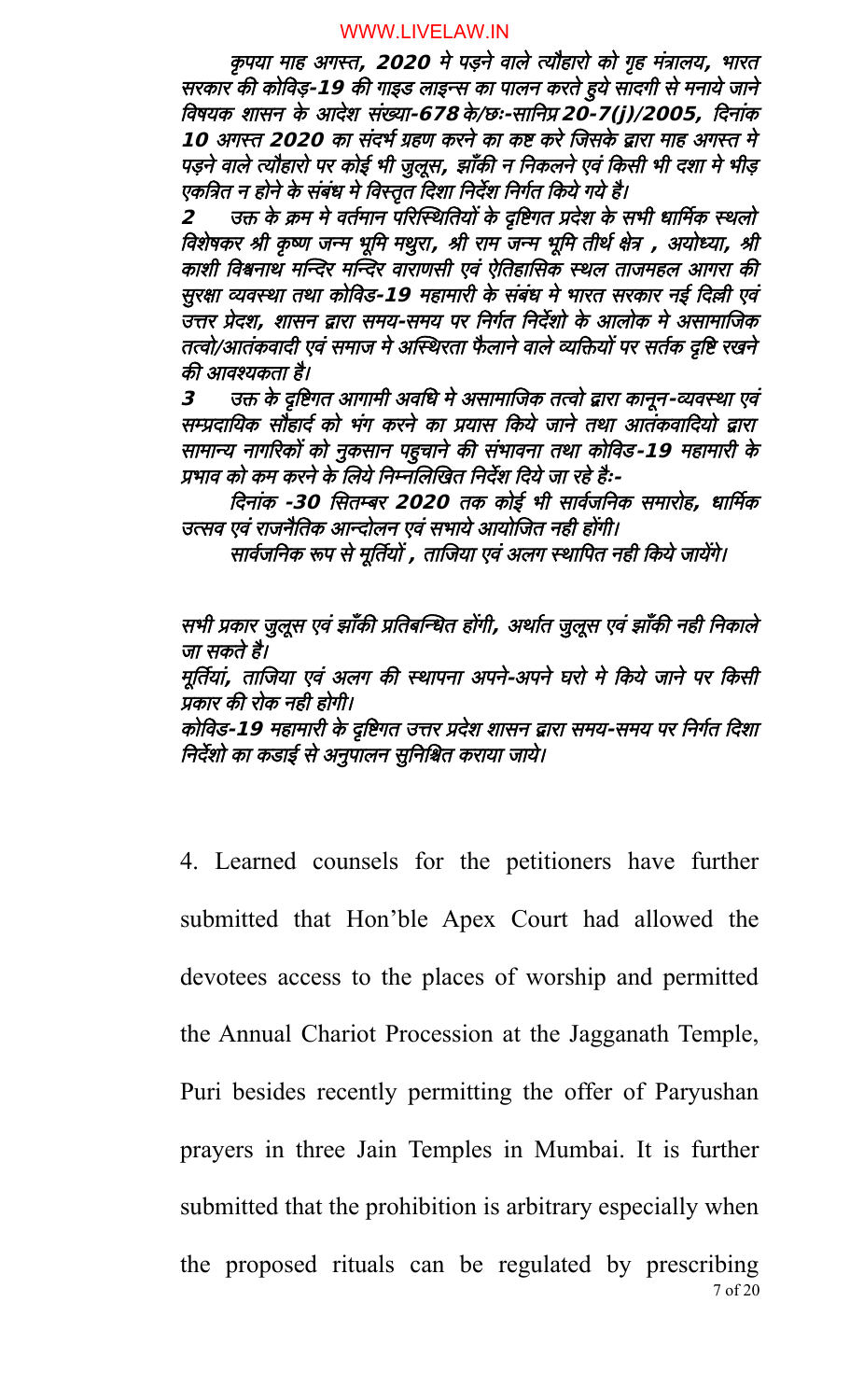reasonable restrictions, like limiting the number of people to carry out the Taziyas till Karbala for burial. It was submitted that in this way neither there would be transmission of Covid-19 infections nor would any chaos be created.

5. Per contra, learned Additional Chief Standing Counsel appearing on behalf of the State has strongly opposed the contention so made by the learned counsel for the petitioners. It was vehemently argued by him that the aforesaid Government Orders are in no way discriminatory in nature. While referring to the Government Orders dated 10.08.2020 and 23.08.2020, it was argued that restrictions have also been imposed upon the Hindu community and they have been prohibited from raising any Pooja Pandals or installing any statues/idols or even taking out processions during the festival of Ganesh Chaturthi and the devotees were encouraged to celebrate the festival in their respective homes. Likewise, the Muslim community has also been restricted from taking out any Taziyas or processions, in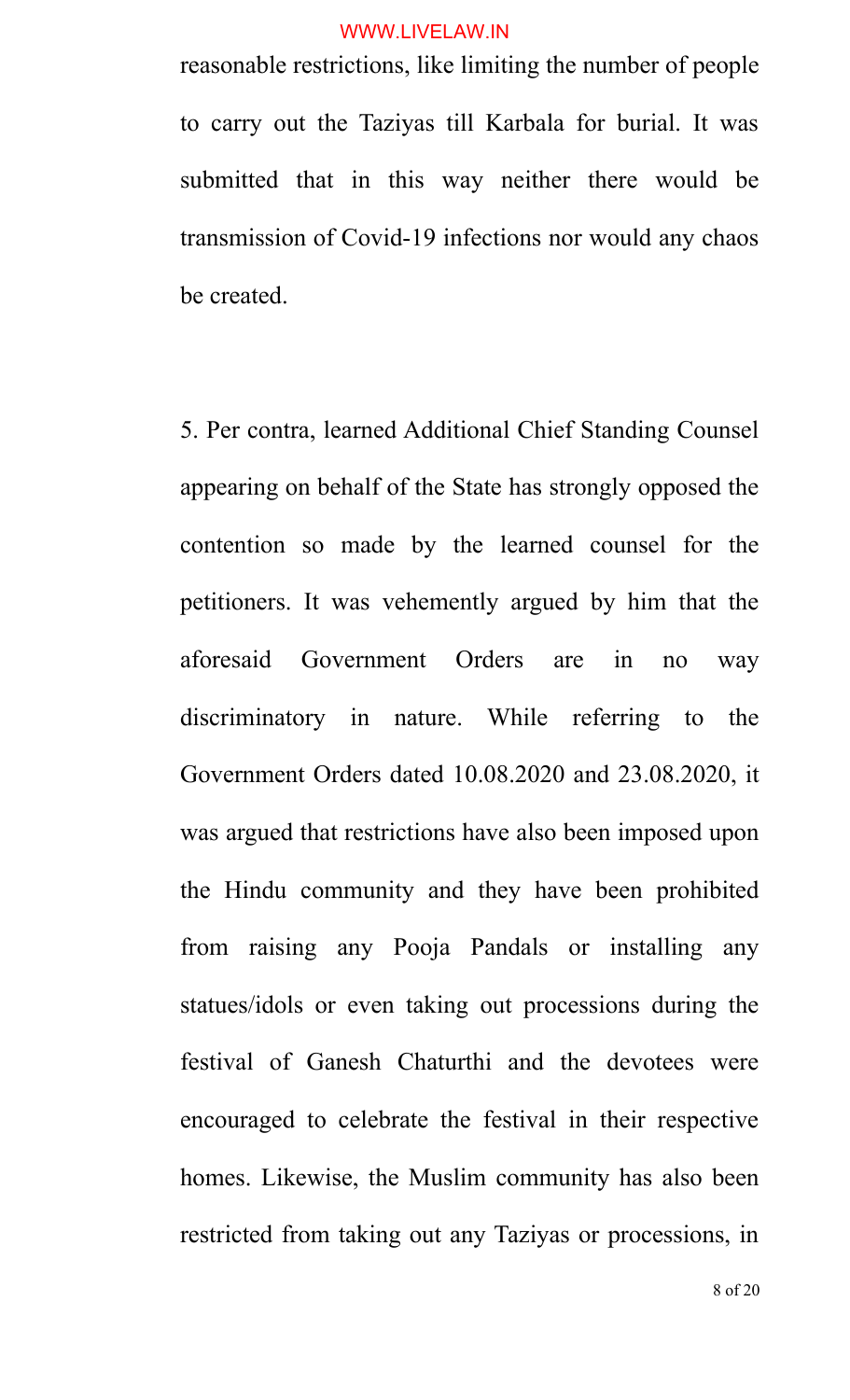order to prevent the spread of Covid-19. He further submitted that restrictions have been imposed on all the communities.

6. Learned Standing Counsel also referred Clause 5 of the Notification dated 29.07.2020 of the Central Government, wherein the States/Union Territories (UTs) have been duly empowered to prohibit certain activities outside the Containment Zones or impose such restrictions as deemed necessary, based on their assessment of the situation.

He further submitted that the State Government considering the rapid surge of Covid-19 cases in the State of Uttar Pradesh, issued Guidelines on 10.08.2020, directing all the concerned Officers of the State to prohibit any kind of procession, falling in the month of August, 2020 for example Janmashtami, Ganesh Chaturthi and Morahham, as such, the State Government has imposed restrictions/ban on any kind of procession, across all communities, without any discrimination. He 9 of 20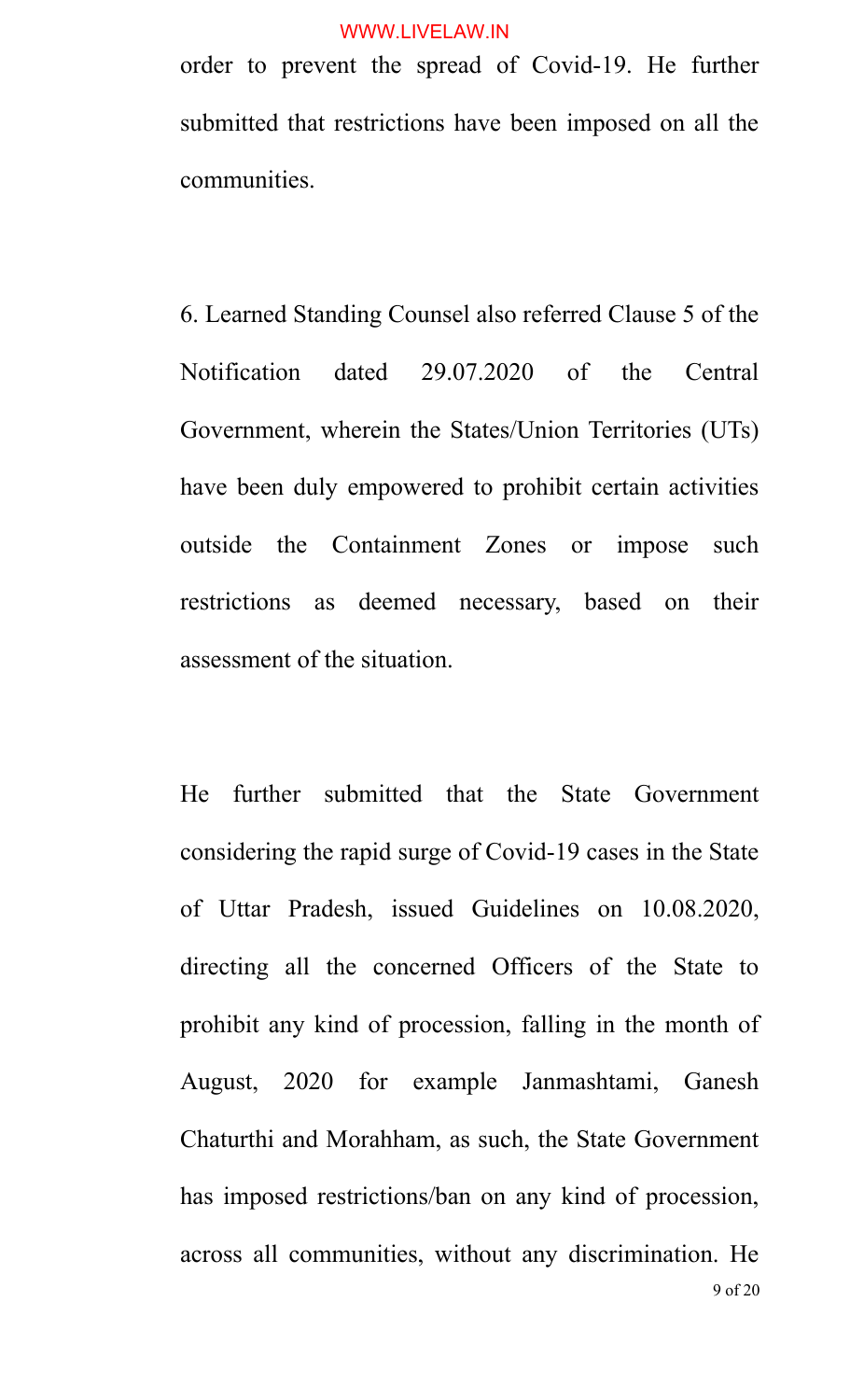further submitted that the drastic step of prohibition has been taken for all communities, on account of the extraordinary situation created due to the pandemic and, therefore, in the given circumstances the total prohibition is reasonable and not violative of the fundamental rights of the petitioners or members of the any community, as sought to be alleged.

It was further argued that in case the petitioners are permitted to take out processions or Taziyas for burial at the Karbala, it may lead to chaos and an uncontrollable surge of the pandemic.

7. Learned Standing Counsel further stated that the Division Bench of this Court in Public Interest Litigation No. 749 of 2020 (Dr. Mohammad Ayub Versus State of U.P. and others) vide its judgment dated 29.07.2020 had dismissed the writ petition, wherein a relief was sought for relaxing the guidelines for the festival of Eid-ul-Adha. He further referred to the decision of the Hon'ble Apex Court in the case of *Odisha Vikash Parishad Vs. Union* 10 of 20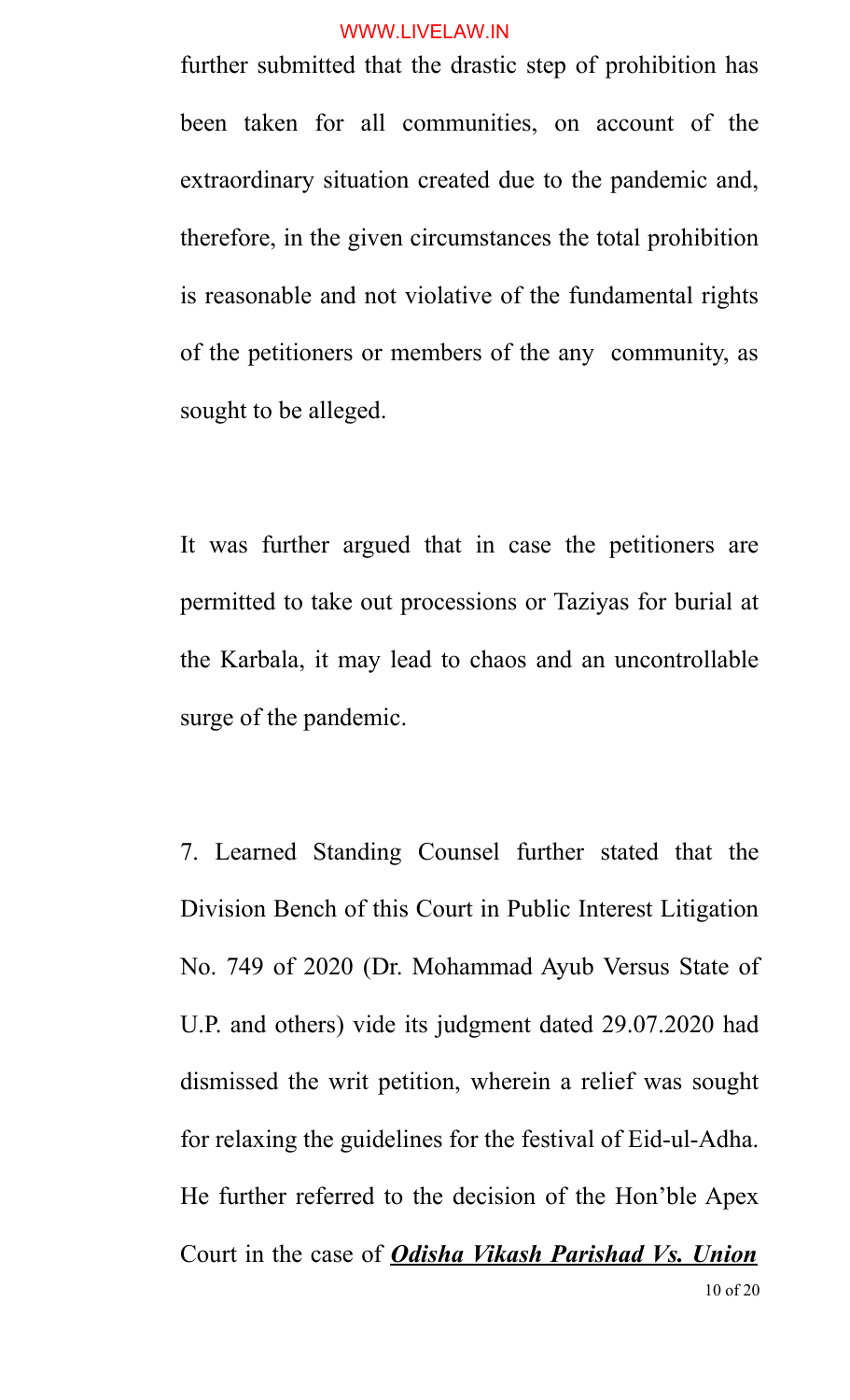*of India and others,* wherein in paragraph no. 9 of the

judgment the Hon'ble Apex Court has observed as follows:

**"(9) The bare minimum number of people shall be allowed by the Committee to participate in the rituals and in the Rath Yatra. We take note of the fact that the State of Orissa has a good record of having controlled the pandemic with a very little loss of life. We see no reason why the same attitude of care and caution should not be applied to the Rath Yatra."**

8. Heard Mr. V.M. Zaidi, Senior Advocate, Mr. S.F.A. Naqvi, Senior Advocate, Mr. S.K.A. Rizvi, Mr. K.K. Roy, learned counsels for the petitioners, Mr. S.P. Singh, learned Addl. Solicitor General of India assisted by Mr. A.N. Rai, Counsel for the Union of India, Mr. Ramanand Pandey, and learned Additional Chief Standing Counsel, appearing on behalf of the State and perused the material available on record, particularly Notification dated 29.07.2020 issued by Central Government and Notification dated 10.08.2020 and 23.08.2020 issued by the State Government.

9. It is notable that earlier a writ petition, filed by **Syed Kalbe Jawad i.e. Writ Petition (Civil) No. 924 of 2020,** 11 of 20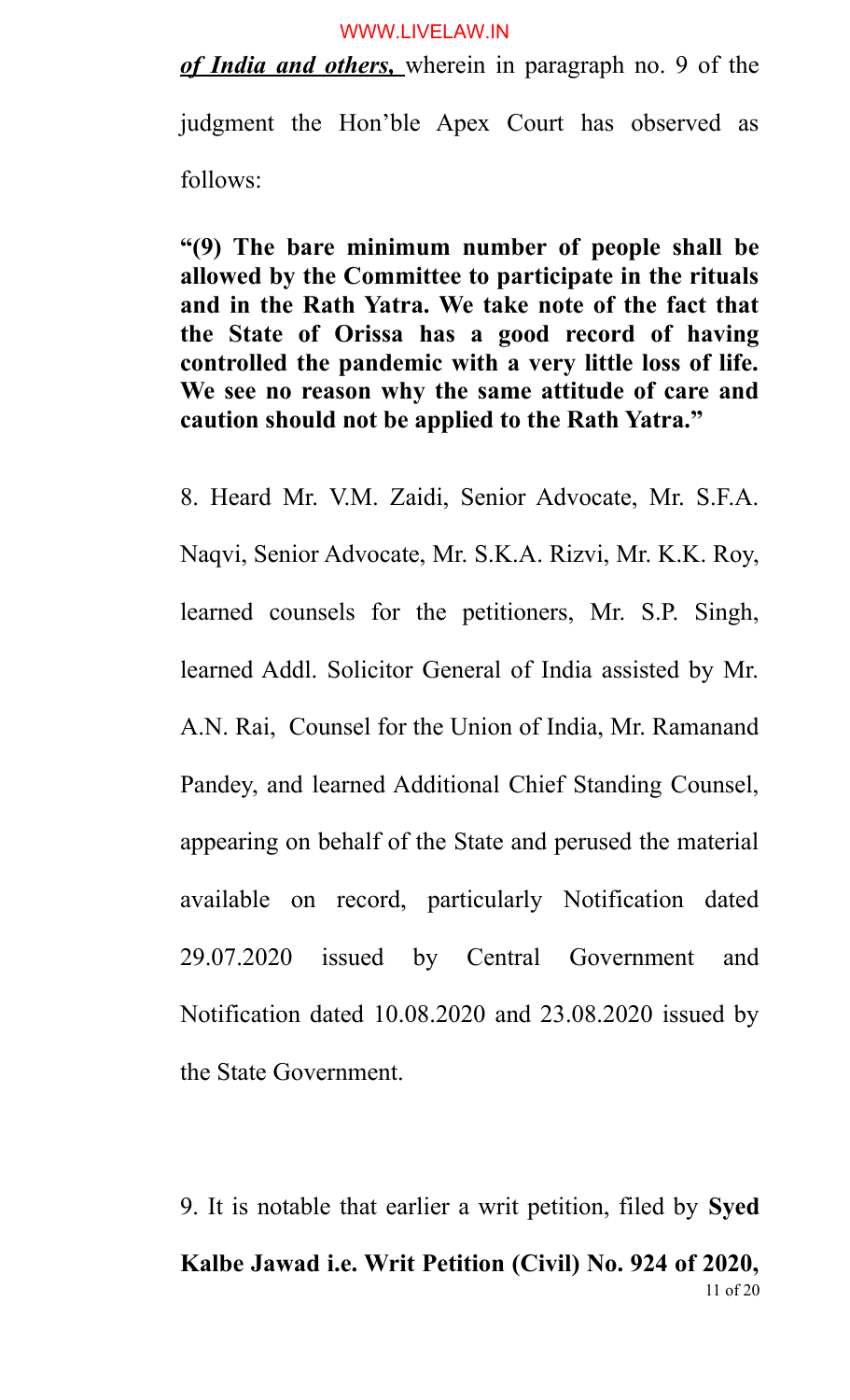before the Apex Court which was dismissed as withdrawn with liberty to approach the Allahabad High Court on 27.08.2020 and no relief was granted by the Apex Court in the aforesaid matter.

10. That in view of the aforesaid contentions, the issues that arise for determination before this Court are:

(1) Whether the impugned Government Orders are arbitrary and discriminatory inasmuch as they seek to target a particular community?

(2) Whether the complete prohibition on carrying out processions or Taziyas on 30.08.2020, violates the Fundamental Right to practice and profess religion guaranteed under Part III of the Constitution of India and whether the rituals ought to be permitted by imposition of reasonable restrictions instead?

(3) Whether in view of the prevalent situation of the pandemic, the imposition of complete prohibition from carrying out processions or Taziyas on 30.08.2020, is reasonable and justified?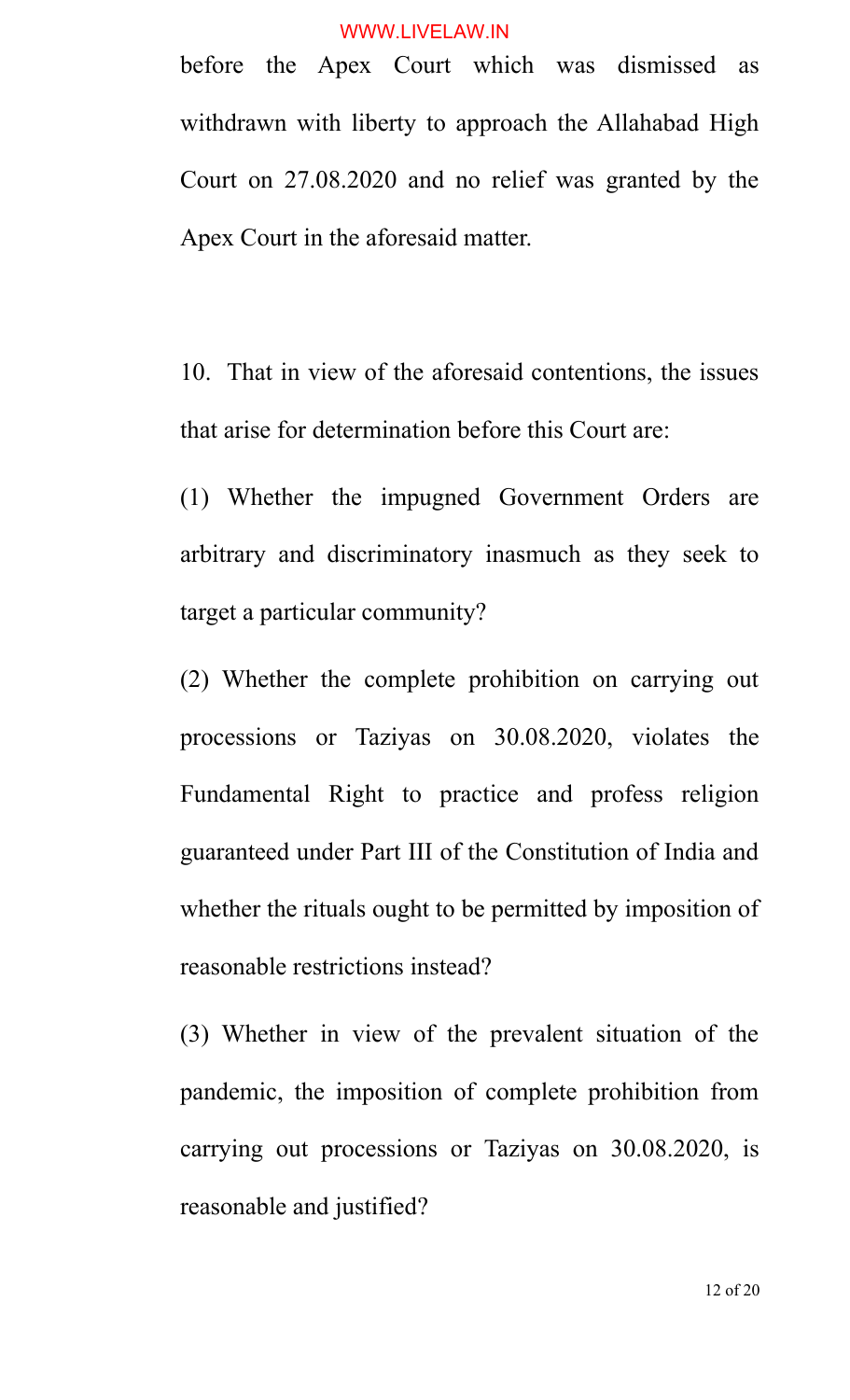11. With regard to the **first issue** it may be noted that the main thrust of the argument of the learned counsel for the petitioners has been that restrictions imposed by the State Government are discriminatory in nature and only one community has been targeted in the aforesaid Government Order. This argument advanced by the learned counsel for the petitioner has no legs to stand on and appears to be patently misconceived.

12. A bare perusal of the Notifications dated 10.08.2020 and 23.08.2020, issued by the State Government, clearly indicates that the same yardstick has been adopted for all religious communities and they have been restricted from carrying on any processions or Jhankis or activities that have a danger of large congregations that may lead to a spread of the pandemic- Covid-19. Regard may be had to Clause (2) of the Notification dated 10.08.2020, that clearly indicates that no processions or Jhankis have been permitted during the Janmastami festival. Similarly, Clause (3) of the said Notification also indicates that 13 of 20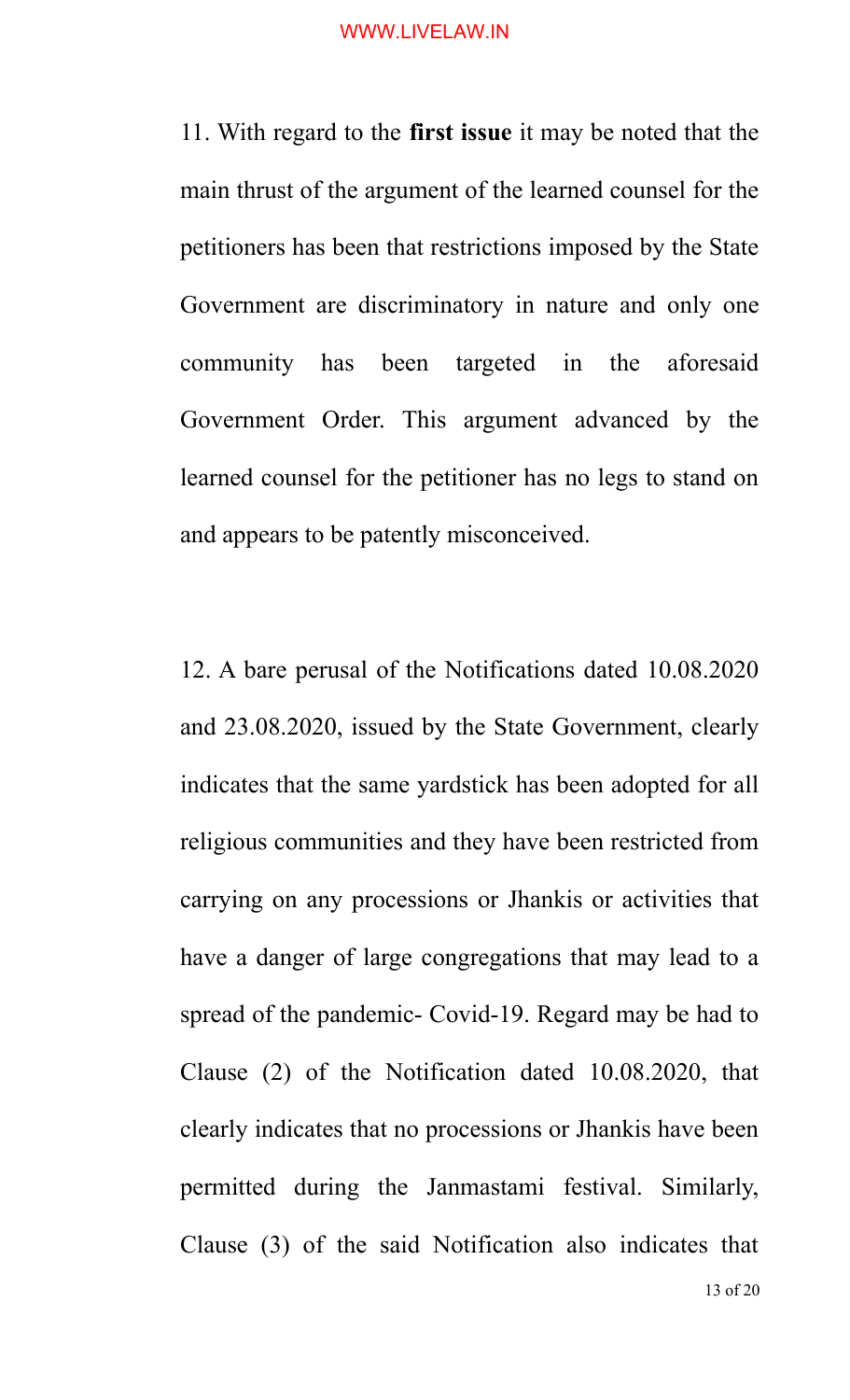during the Festival for Ganesh Chaturthi too, the Hindu community has been prohibited from erecting any Pooja Pandals and from installing any statues/idols. Likewise, the Muslim community has been prohibited from taking out processions/Tazias during Moharram.

13. Thus, it is clear that in view of controlling the spread of Covid-19, the State Government has imposed a complete prohibition on all religion activities that may involve a large conglomeration of people, across communities, and as such the government orders are not discriminatory nor do they target any Community, in particular.

14. Since the Second and the Third issues are interrelated, they are being dealt with together. The contention of the learned counsel for the petitioners is that the total prohibition imposed on the processions and carrying out Tazias is completely arbitrary especially when reasonable restrictions could easily be imposed, keeping in mind the Guidelines, issued by the Government for prevention of 14 of 20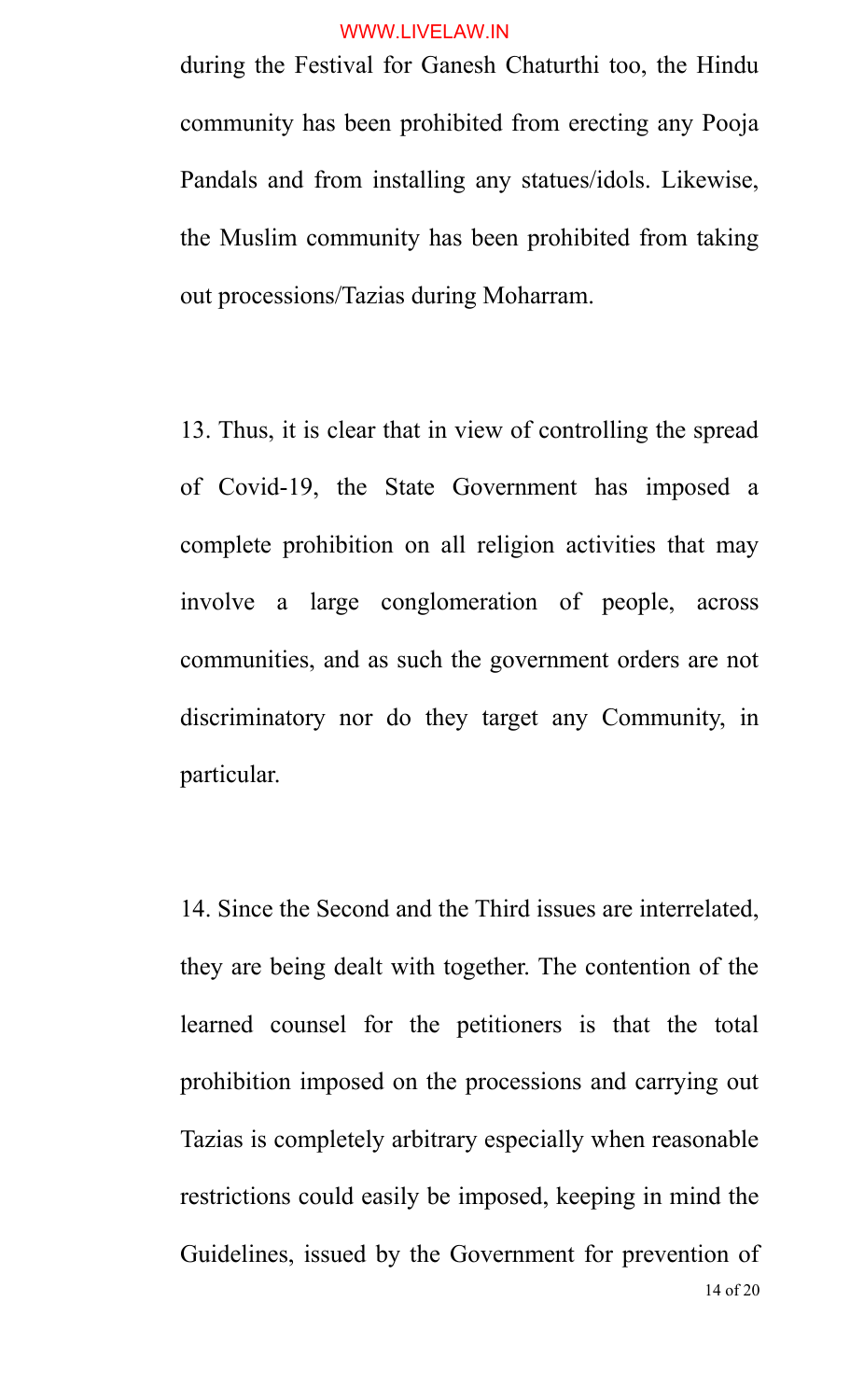spread of Covid-19. It is therefore accepted that with the prevalent rate of transmission in Uttar Pradesh, large processions cannot be permitted and certain restrictions are necessary for controlling the spread of the pandemic.

15. It has further been sought to be urged that even the Hon'ble Apex Court had allowed the devotees to access the place of worship and permitted the Annual Chariot procession (Rath Yatra) of Jagganath Temple, Puri and further permitted to offer Paryushan prayer in three Jain Temples in Mumbai, then the petitioners, too must be permitted to carry out procession during Moharram.

16. In this regard it may be noted that the Apex Court had not passed any general directions, but the permission to carry out the Annual Chariot Procession (Rath Yatra), pertained to a specific place, Puri, and only from one point to another. Further, the intensity of Covid-19 spread in Orissa, was also duly noted by the Hon'ble Apex Court, while granting the permission.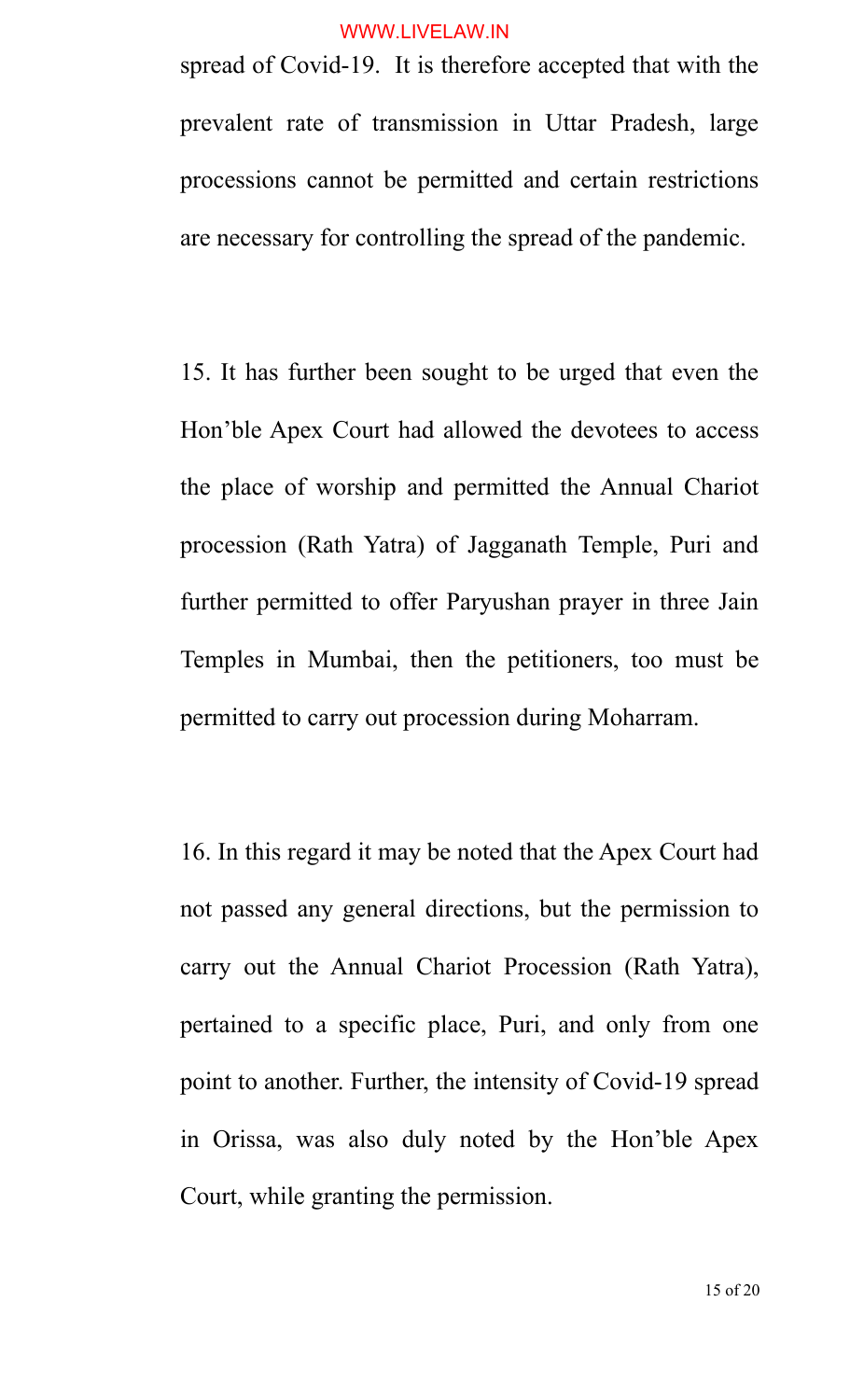17. However, the present case, is clearly distinguishable from the aforesaid cases since it pertains to the entire State of Uttar Pradesh and is not confined to one or a few districts. In this regard it may be noted that it would be discriminatory to grant permission to certain districts while prohibiting the others. Further the intensity of the spread of the contagion in the State is rising at an alarming rate.

18. That we have also given serious thought to working out some mechanism in order to permit the processions for Taziyas burials, while imposing certain restrictions. However, no such workable mechanism could be suggested even by the Counsels for the Petitioners.

19. It may be noted that Taziyas are a replica of the tomb of Husain, the martyred grandson of Prophet Muhammad, and the same is taken to be buried to a burial ground (Karbala) by innumerable groups as well as by individuals on the 10<sup>th</sup> day of the Muharram or the day of Ashura. It is also a custom that any person who makes a 16 of 20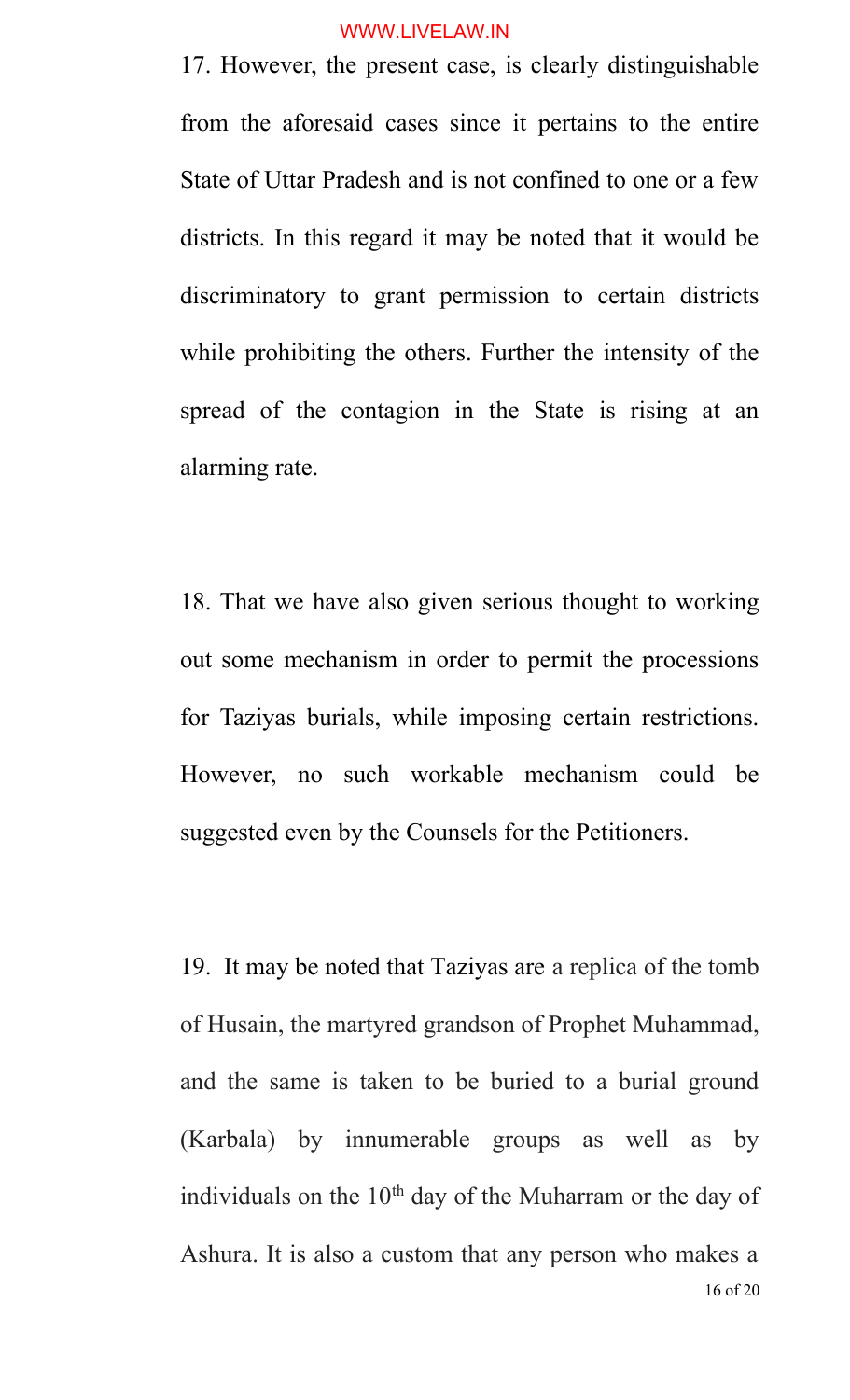Taziya must take it himself and bury it at the designated burial ground. Many individuals even seek to bury the Taziyas as a fulfilment of their Vows.

20. Therefore there is no doubt that the burial of the Taziyas at the burial ground is a solemn and important part of custom of Muharram. However, it is necessary to note that every locality/colony has Taziyas, besides various individual families, all of whom have to get to the burial ground, since the burial of Taziyas cannot be deputed but has to be done personally. There is no mechanism fathomable, by the means of which it can be ensured that all such persons be permitted to take the Taziyas to the burial ground in a single day, while avoiding the risk of transmission of the contagion or following basic rules of social distancing, which are an absolute necessity in these unprecedented times. Another important aspect of the matter is that no restriction can be placed only on certain groups or individuals while permitting the others, since that would clearly amount to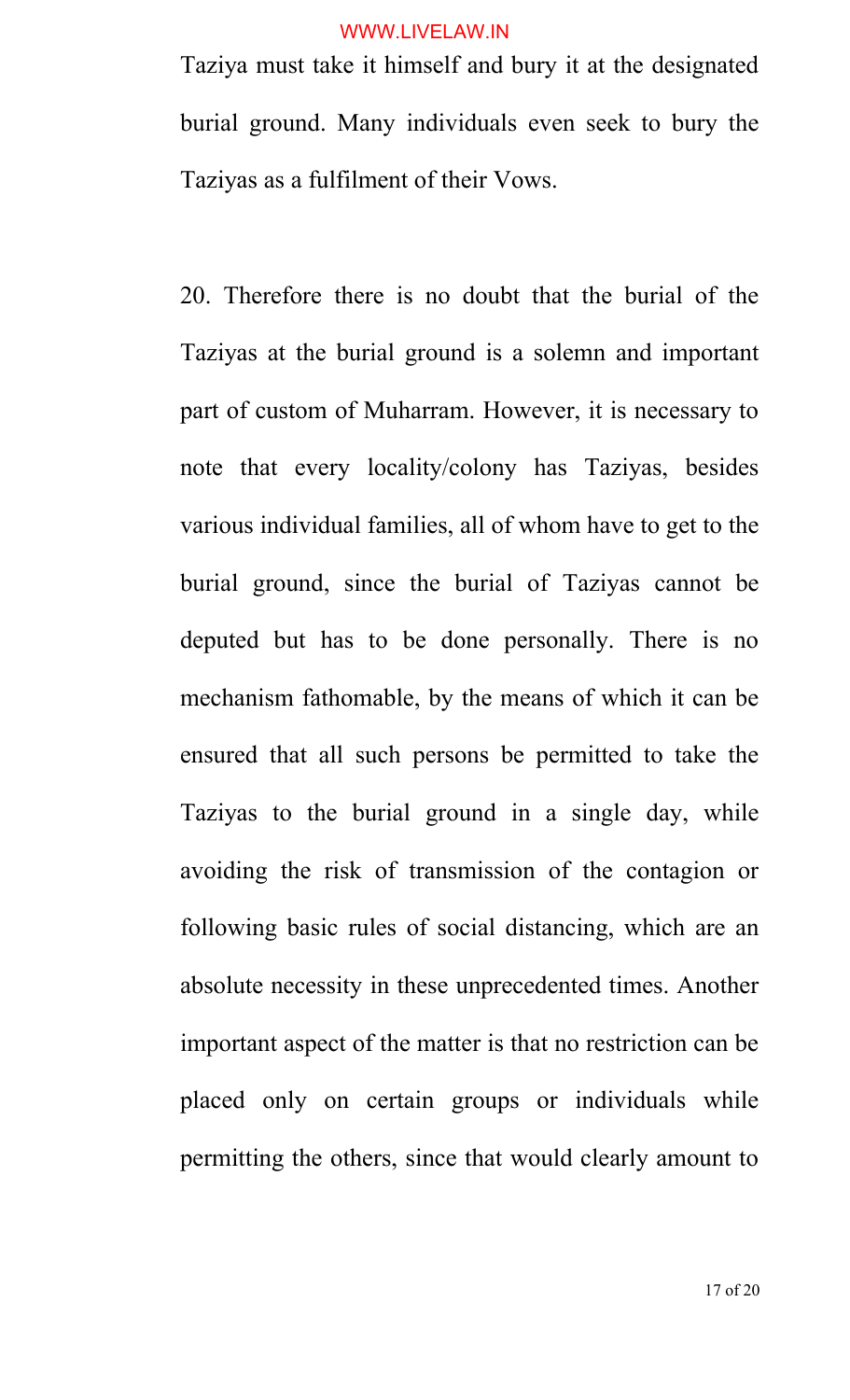forming a class within a class, which would be arbitrary and discriminatory.

21. Further, at this juncture regard may be had to the intensity of Covid-19 transmission in the State of Uttar Pradesh, which is alarmingly high. It may be noted that the Uttar Pradesh is the most populated State in the Country and is at the Stage of Community Transmission on account of which it has quicky reached the 4<sup>th</sup> spot amongst the States in the number of active cases, with each passing day, the highest number of cases being reported. Further, this Court in P.I.L. No. 574 of 2020, while taking cognizance of the rise in intensity of the rise of Covid-19 cases across the state, directed the State Government vide order dated 25.08.2020, to present an action-plan to contain the contagion. The Court also observed that any step lesser than a lock down would be of no help.

22. Therefore, although the complete prohibition of practices which are essential to our religions is an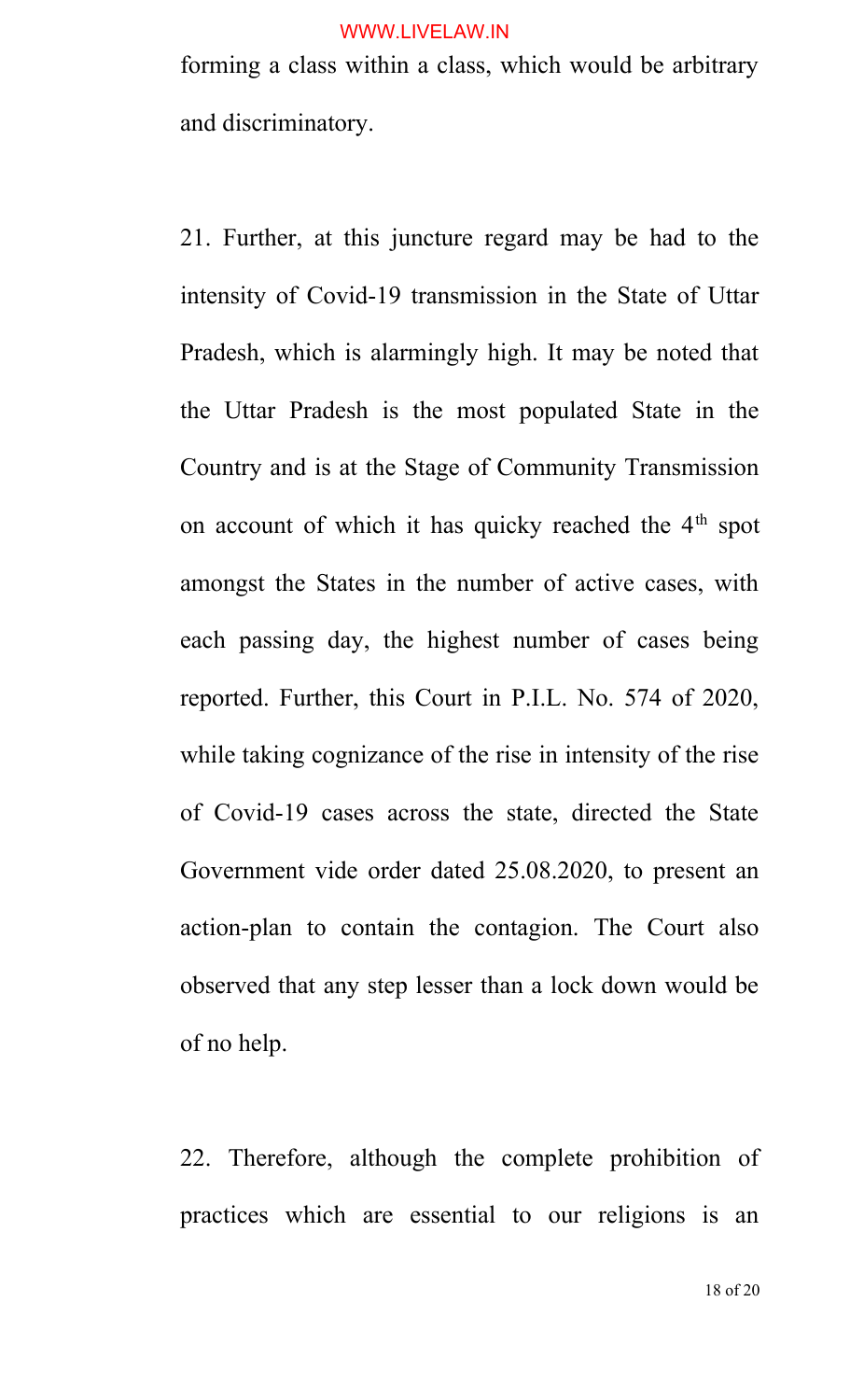extraordinary measure, it is very much in proportion to the unprecedented situation we are faced with, owing to the pandemic. The right to practise and propagate religion has been made subject to public order, morality **and health,** even under the Constitution of India.

23. The Pandemic is spreading like wild fire, despite harsh lockdowns. We are standing naked at the shore and don't know when the huge wave of Corona may sweep us into the deep sea. We really don't know what tomorrow holds. Adoption of safe practices are needed to win over the health crisis. We need to understand the Art of living with the Corona Virus.

24. Therefore it is with a heavy heart that we hold that in these testing times, it is not possible to lift the prohibition by providing any guidelines for regulating the mourning rituals/practice connected with the 10<sup>th</sup> day of Moharram. We must hope and trust that God would perceive our restraint in our customary practices, not as a slight, but as an act of compassion for our brothers and sisters and give